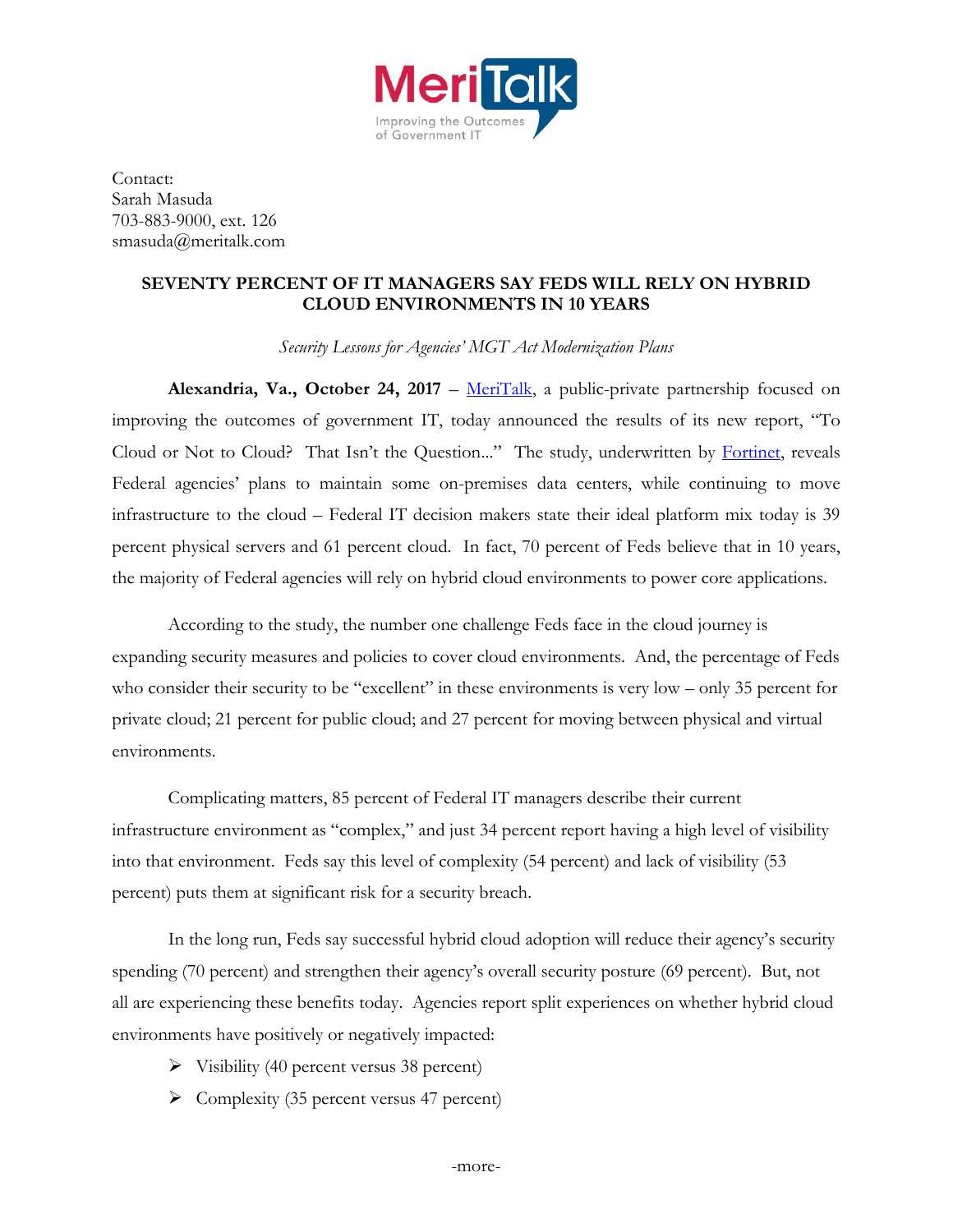## $\triangleright$  Security (42 percent versus 42 percent)

"With a mandate from the White House to migrate to the cloud, Federal agencies are feeling the pressure for a timely, secure shift, with minimal disruption," said Phil Quade, chief information security officer, Fortinet. "The good news is that some modern commercial security solutions enable cloud migration (hybrid cloud and non-cloud), rather than force organizations to take an allat-once or all-or-nothing approach. In fact, there are options that can not only enable agencies to ensure their choices keep government and citizen data safe, but actually increase visibility and control, enable agile segmentation, and otherwise protect their systems at speed and scale in distributed and multi-cloud environments."

As a step in the right direction, the majority of Feds (87 percent) employ formal governance policies while collaborating with other departments, agencies, and external cloud providers. The study finds agencies are almost twice as likely to say hybrid cloud adoption has made a positive impact on their agency's infrastructure complexity if they employ two or more of the following governance strategies: Known systems of record, defined/identified data owners, quality, documented metadata, or well-understood data integration process.

"The keys to successful migration to the cloud can be found in FITARA," said Congressman Gerry Connolly (D-VA) in response to the study's findings. "If agencies empower their Chief Information Officers and establish a strategy to consolidate and optimize their data centers, they will be prepared to implement cloud solutions that will result in both savings and increased security. Agencies that fail to take those steps will find themselves in a difficult position to take advantage of the MGT Act and falling behind the curve of Federal IT management."

Additionally, agencies with "excellent" security integration between their agency's physical and virtual environments are significantly more likely than those without to:

- $\triangleright$  Apply a third-party security fabric (46 percent versus 15 percent)
- $\triangleright$  Integrate security into a SIEM or other analytic tool (46 percent versus 17 percent)
- Centralize management to enable automation (46 percent versus 33 percent)

"Alas, poor Yorick – he didn't think all the way through his cloud migration strategy," says Steve O'Keeffe, founder, MeriTalk. "Agencies need to consider the lessons of this study as they